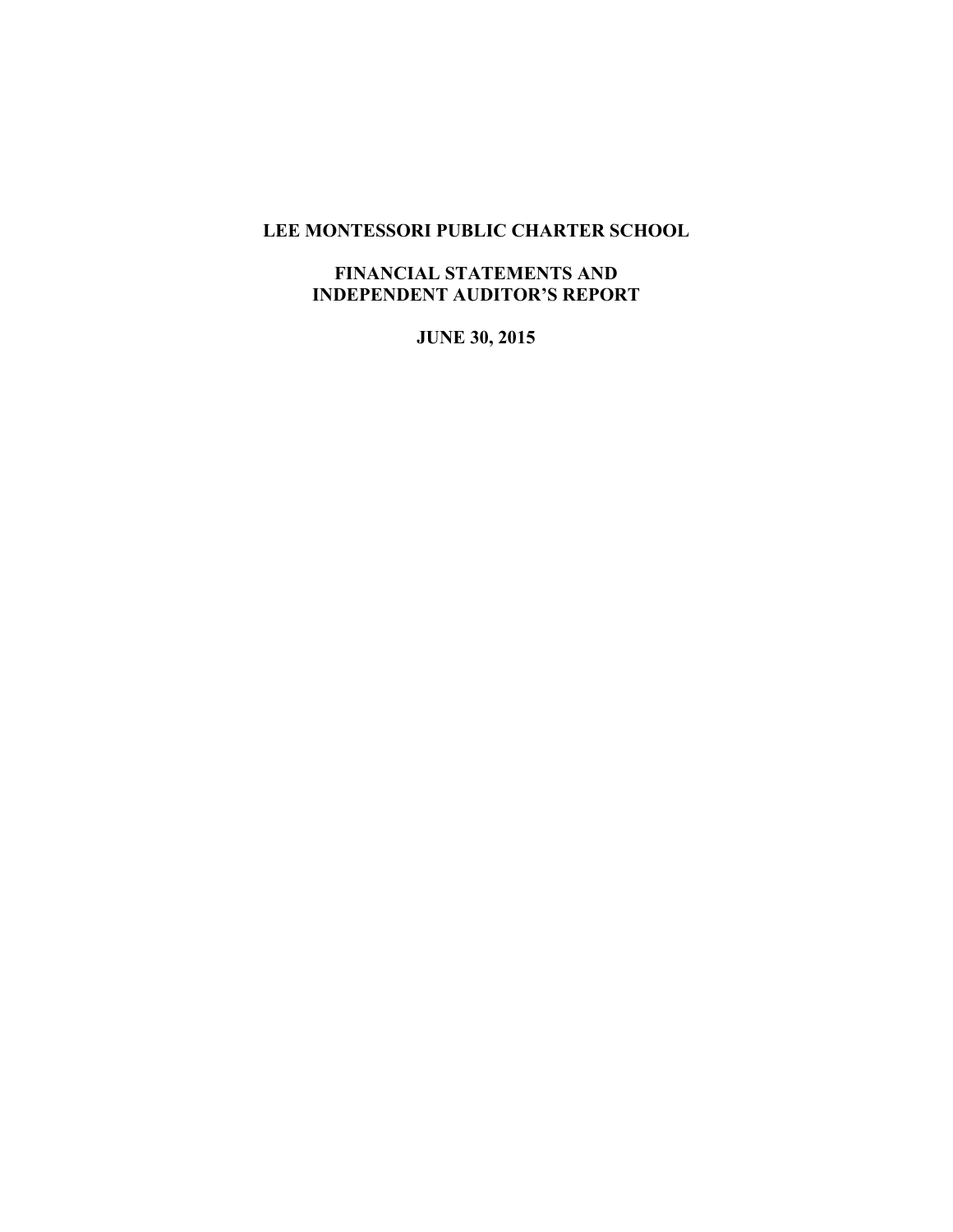# **TABLE OF CONTENTS**

|                                                                                                                                                                                                 | Page No.       |
|-------------------------------------------------------------------------------------------------------------------------------------------------------------------------------------------------|----------------|
| <b>INDEPENDENT AUDITOR'S REPORT</b>                                                                                                                                                             | $1 - 2$        |
| <b>FINANCIAL STATEMENTS</b>                                                                                                                                                                     |                |
| <b>Statement of Financial Position</b>                                                                                                                                                          | 3              |
| <b>Statement of Activities</b>                                                                                                                                                                  | $\overline{4}$ |
| <b>Statement of Functional Expenses</b>                                                                                                                                                         | 5              |
| <b>Statement of Cash Flows</b>                                                                                                                                                                  | 6              |
| Notes to the Financial Statements                                                                                                                                                               | $7 - 12$       |
| <b>Independent Auditor's Report on Internal Control over</b><br><b>Financial Reporting and on Compliance and Other Matters</b><br><b>Based on an Audit of Financial Statements Performed in</b> |                |
| <b>Accordance with Government Auditing Standards</b>                                                                                                                                            | $13 - 14$      |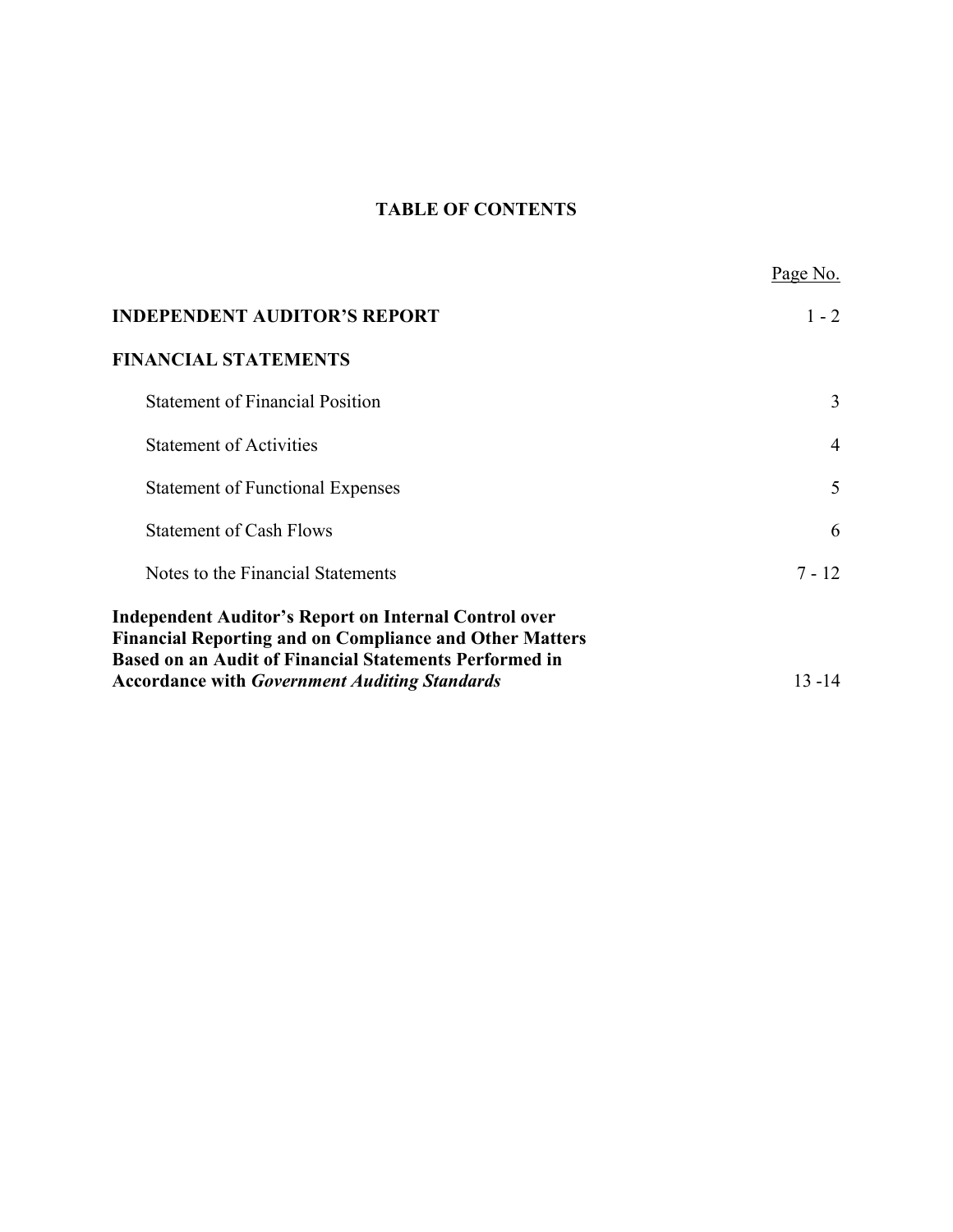

10500 Little Patuxent Parkway Suite 770 Columbia, Maryland 21044 (410) 884-0220 (301) 596-5451 Fax: (301) 596-5471

Independent Auditor's Report

To the Board of Directors Lee Montessori Public Charter School Washington, DC

## **Report on the Financial Statements**

We have audited the accompanying financial statements of Lee Montessori Public Charter School (the "School") (a nonprofit organization), which comprise the statement of financial position as of June 30, 2015, and the related statements of activities, functional expenses, and cash flows for the year then ended, and the related notes to the financial statements.

## *Management's Responsibility for the Financial Statements*

Management is responsible for the preparation and fair presentation of these financial statements in accordance with accounting principles generally accepted in the United States of America; this includes the design, implementation, and maintenance of internal control relevant to the preparation and fair presentation of financial statements that are free from material misstatement, whether due to fraud or error.

#### *Auditor's Responsibility*

Our responsibility is to express an opinion on these financial statements based on our audit. We conducted our audit in accordance with auditing standards generally accepted in the United States of America and the standards applicable to financial audits contained in *Government Auditing Standards*, issued by the Comptroller General of the United States. Those standards require that we plan and perform the audit to obtain reasonable assurance about whether the financial statements are free from material misstatement.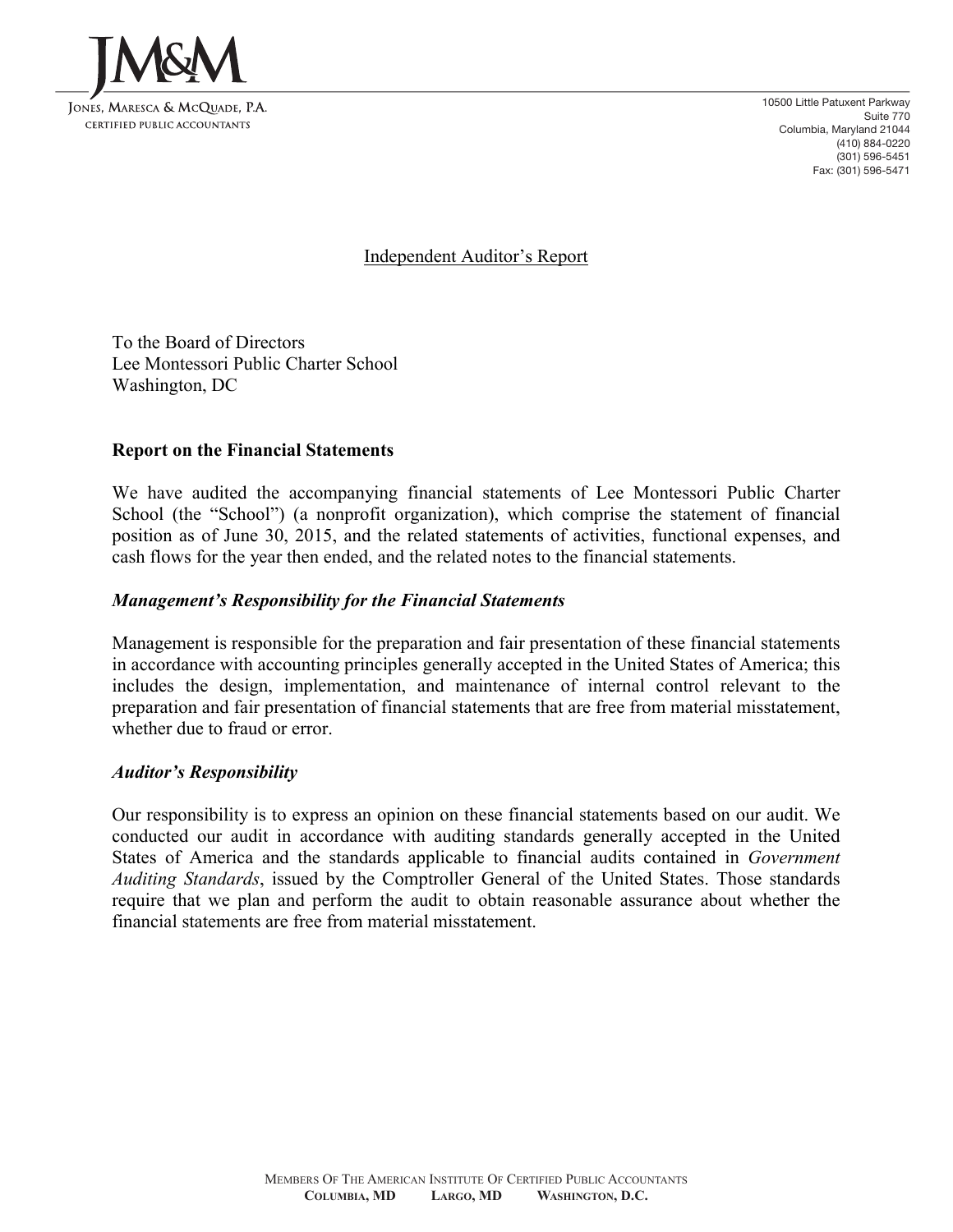Independent Auditor's Report Lee Montessori Public Charter School Page Two

An audit involves performing procedures to obtain audit evidence about the amounts and disclosures in the financial statements. The procedures selected depend on the auditor's judgment, including the assessment of risks of material misstatement of the financial statements, whether due to fraud or error. In making those risk assessments, the auditor considers internal control relevant to the entity's preparation and fair presentation of the financial statements in order to design audit procedures that are appropriate in the circumstances, but not for the purpose of expressing an opinion on the effectiveness of the entity's internal control. Accordingly, we express no such opinion. An audit also includes evaluating the appropriateness of accounting policies used and the reasonableness of significant accounting estimates made by management, as well as evaluating the overall presentation of the financial statements.

We believe that the audit evidence we have obtained is sufficient and appropriate to provide a basis for our audit opinion.

#### *Opinion*

In our opinion, the financial statements referred to above present fairly, in all material respects, the financial position of Lee Montessori Public Charter School as of June 30, 2015, and the changes in its net assets and its cash flows for the year then ended in accordance with accounting principles generally accepted in the United States of America.

#### **Other Reporting Required by** *Government Auditing Standards*

In accordance with *Government Auditing Standards*, we have also issued our report dated September 30, 2015, on our consideration of Lee Montessori Public Charter School's internal control over financial reporting and on our tests of its compliance with certain provisions of laws, regulations, contracts, and grant agreements and other matters. The purpose of that report is to describe the scope of our testing of internal control over financial reporting and compliance and the results of that testing, and not to provide an opinion on internal control over financial reporting or on compliance. That report is an integral part of an audit performed in accordance with *Government Auditing Standards* in considering Lee Montessori Public Charter School's internal control over financial reporting and compliance.

Jam Marma & Mc anade PA

September 30, 2015 Washington, DC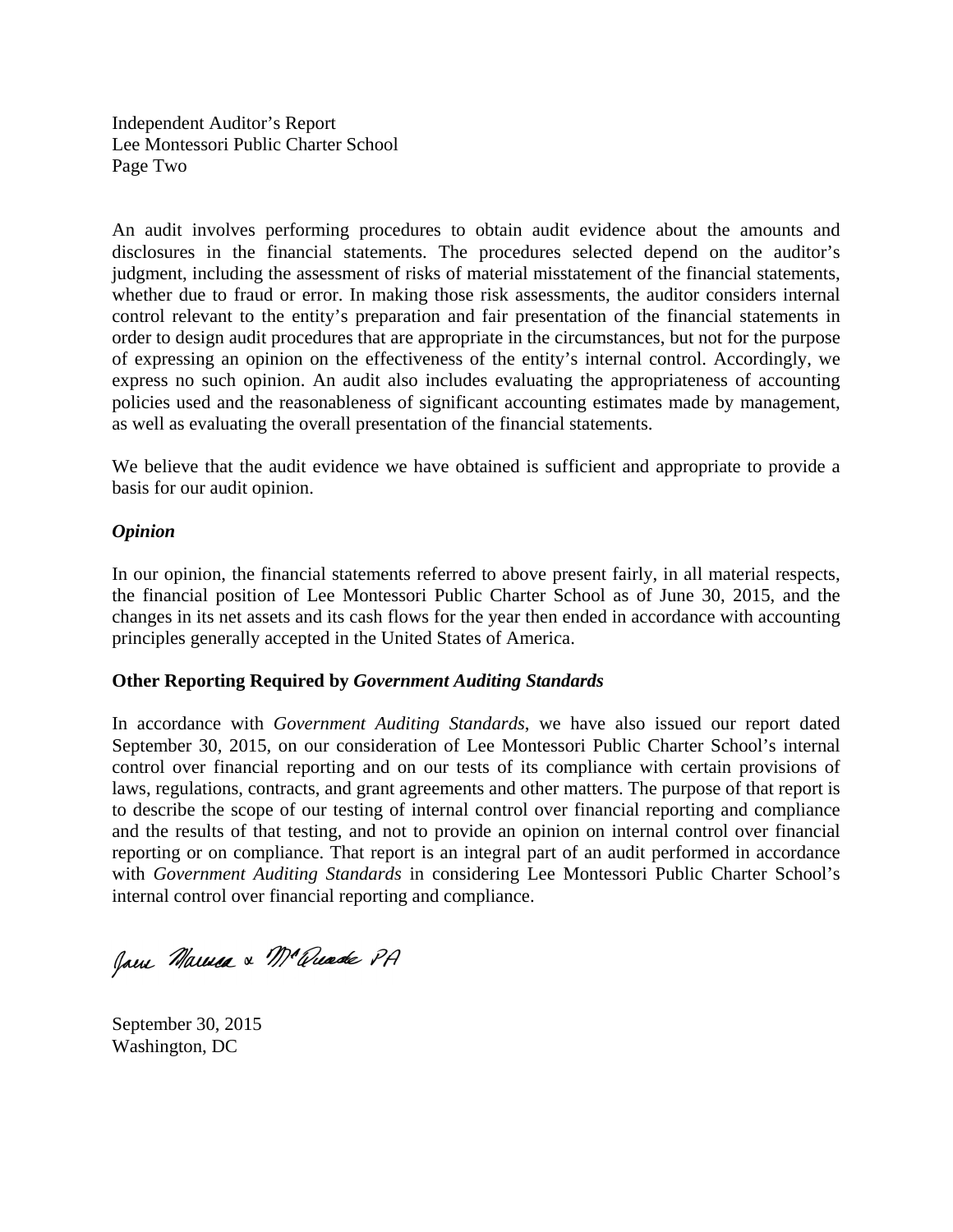# **LEE MONTESSORI PUBLIC CHARTER SCHOOL STATEMENT OF FINANCIAL POSITION JUNE 30, 2015**

## **ASSETS**

| <b>CURRENT ASSETS</b>                   |             |           |
|-----------------------------------------|-------------|-----------|
| Cash                                    | \$          | 183,398   |
| Grants receivable                       |             | 87,060    |
| Prepaid expenses                        |             | 6,512     |
| Total current assets                    |             | 276,970   |
| PROPERTY AND EQUIPMENT                  |             |           |
| Furniture and fixtures                  |             | 60,065    |
| Equipment                               |             | 7,324     |
| Less: accumulated depreciation          |             | (10, 402) |
| Net property and equipment              |             | 56,987    |
| <b>NON CURRENT ASSETS</b>               |             |           |
| Security deposit                        |             | 5,000     |
| <b>TOTAL ASSETS</b>                     | \$          | 338,957   |
| <b>LIABILITIES AND NET ASSETS</b>       |             |           |
| <b>LIABILITIES</b>                      |             |           |
| Accounts payable                        | $\mathbf S$ | 74,470    |
| Accrued expenses                        |             | 39,367    |
| Line of credit                          |             | 49,000    |
| <b>Total liabilities</b>                |             | 162,837   |
| <b>NET ASSETS</b>                       |             |           |
| Unrestricted net assets                 |             | 94,753    |
| Temporarily restricted net assets       |             | 81,367    |
| Total net assets                        |             | 176,120   |
| <b>TOTAL LIABILITIES AND NET ASSETS</b> | \$          | 338,957   |

See independent auditor's report and accompanying notes to the financial statements.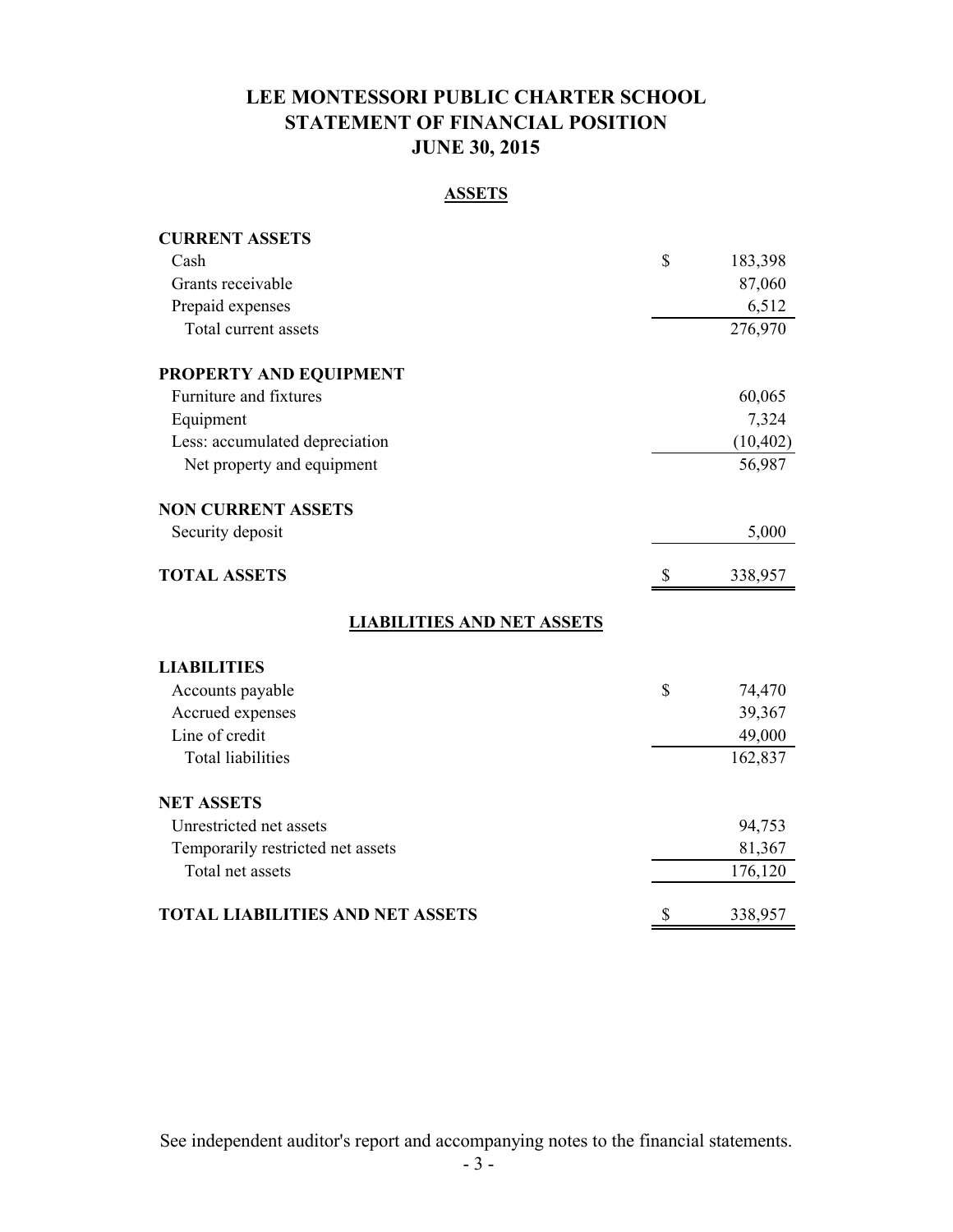# **LEE MONTESSORI PUBLIC CHARTER SCHOOL STATEMENT OF ACTIVITIES YEAR ENDED JUNE 30, 2015**

|                                      | Temporarily |              |    |            |    |           |
|--------------------------------------|-------------|--------------|----|------------|----|-----------|
|                                      |             | Unrestricted |    | Restricted |    | Total     |
| <b>REVENUE AND SUPPORT</b>           |             |              |    |            |    |           |
| Per pupil appropriations             | \$          | 1,119,776    | \$ |            | \$ | 1,119,776 |
| Per pupil facility allowance         |             | 227,328      |    |            |    | 227,328   |
| Federal entitlements and grants      |             | 361,022      |    |            |    | 361,022   |
| In-kind contributions                |             | 16,536       |    |            |    | 16,536    |
| Activity fees                        |             | 51,835       |    |            |    | 51,835    |
| Fundraising                          |             | 44,337       |    |            |    | 44,337    |
| Net assets released from restriction |             | 168,633      |    | (168, 633) |    |           |
| Total revenue and support            |             | 1,989,467    |    | (168, 633) |    | 1,820,834 |
| <b>EXPENSES</b>                      |             |              |    |            |    |           |
| Program/Education                    |             | 1,367,077    |    |            |    | 1,367,077 |
| Management and general               |             | 376,548      |    |            |    | 376,548   |
| Fundraising                          |             | 40,820       |    |            |    | 40,820    |
| Total expenses                       |             | 1,784,445    |    |            |    | 1,784,445 |
| <b>CHANGE IN NET ASSETS</b>          |             | 205,022      |    | (168, 633) |    | 36,389    |
| <b>NET ASSETS, beginning of year</b> |             | (110, 269)   |    | 250,000    |    | 139,731   |
| NET ASSETS, end of year              | \$          | 94,753       |    | 81,367     | \$ | 176,120   |

See the independent auditor's report and accompanying notes to the financial statements.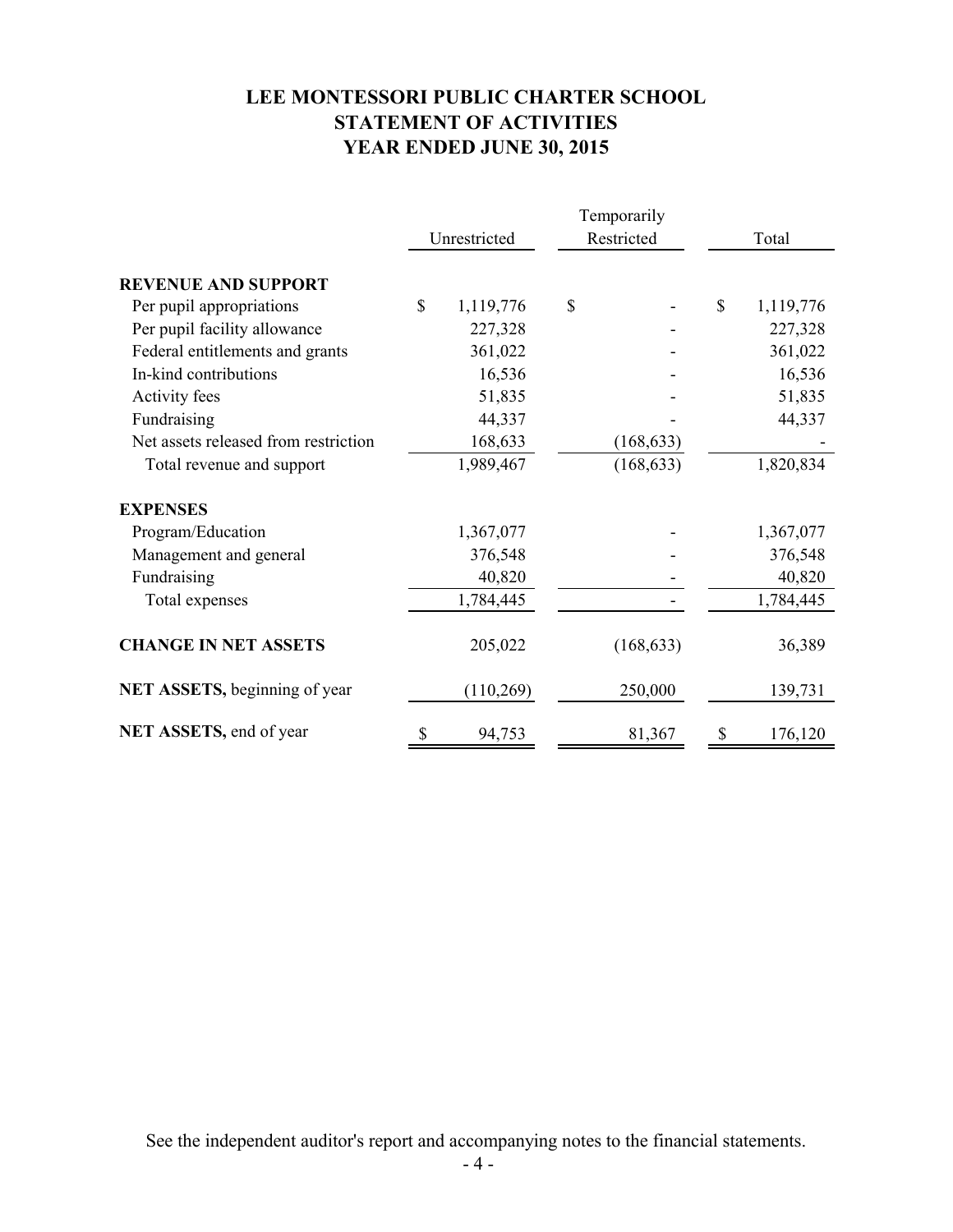#### **LEE MONTESSORI PUBLIC CHARTER SCHOOL STATEMENT OF FUNCTIONAL EXPENSES YEAR ENDED JUNE 30, 2015**

|                                  |                      | <b>Supporting Services</b> |              |                 |
|----------------------------------|----------------------|----------------------------|--------------|-----------------|
|                                  | Program/             | Management                 |              |                 |
|                                  | Education            | and General                | Fundraising  | Total           |
| <b>PERSONNEL COSTS</b>           |                      |                            |              |                 |
| Salaries                         | \$<br>682,489        | \$<br>177,645              | \$<br>4,774  | \$<br>864,908   |
| Employee benefits                | 49,187               | 12,433                     | 465          | 62,085          |
| Payroll taxes                    | 56,514               | 14,285                     | 534          | 71,333          |
| Staff development                | 24,808               |                            |              | 24,808          |
| Total personnel costs            | 812,998              | 204,363                    | 5,773        | 1,023,134       |
| <b>DIRECT STUDENT COSTS</b>      |                      |                            |              |                 |
| Supplies and materials           | 82,548               |                            |              | 82,548          |
| Contracted student services      | 228,405              |                            |              | 228,405         |
| Textbooks                        | 1,504                |                            |              | 1,504           |
| Student assessments              | 1,856                |                            |              | 1,856           |
| Other student costs              | 14,553               |                            |              | 14,553          |
| Total direct student costs       | 328,866              |                            |              | 328,866         |
| <b>OCCUPANCY EXPENSES</b>        |                      |                            |              |                 |
| Rent                             | 141,501              | 35,376                     |              | 176,877         |
| Maintenance and repairs          | 294                  | 74                         |              | 368             |
| Total occupancy expenses         | $\overline{141,795}$ | 35,450                     |              | 177,245         |
| <b>OFFICE EXPENSES</b>           |                      |                            |              |                 |
| Office supplies and materials    | 627                  | 11,907                     |              | 12,534          |
| Printing and publications        | 508                  | 1,524                      |              | 2,032           |
| Postage and shipping             | 299                  | 897                        |              | 1,196           |
| Telephone                        | 2,015                | 4,702                      |              | 6,717           |
| Other office expense             | 14,600               | 14,600                     |              | 29,200          |
| Total office expenses            | 18,049               | 33,630                     |              | 51,679          |
| <b>GENERAL EXPENSES</b>          |                      |                            |              |                 |
| Insurance                        |                      | 13,537                     |              | 13,537          |
| <b>Bank</b> fees                 |                      | 1,374                      |              | 1,374           |
| Travel                           | 87                   | 88                         |              | 175             |
| Consultants                      | 8,250                | 13,431                     |              | 21,681          |
| Administration fee               |                      | 17,771                     |              | 17,771          |
| Accounting, auditing and payroll |                      | 41,105                     |              | 41,105          |
| Legal fees                       |                      | 4,000                      |              | 4,000           |
| Depreciation                     | 5,668                | 3,458                      |              | 9,126           |
| Food service/catering            | 49,279               |                            |              | 49,279          |
| Other general expense            | 2,085                | 8,341                      | 35,047       | 45,473          |
| Total general expenses           | 65,369               | 103,105                    | 35,047       | 203,521         |
| Total expenses                   | \$1,367,077          | 376,548<br>\$              | \$<br>40,820 | \$<br>1,784,445 |

See independent auditor's report and accompanying notes to the financial statements.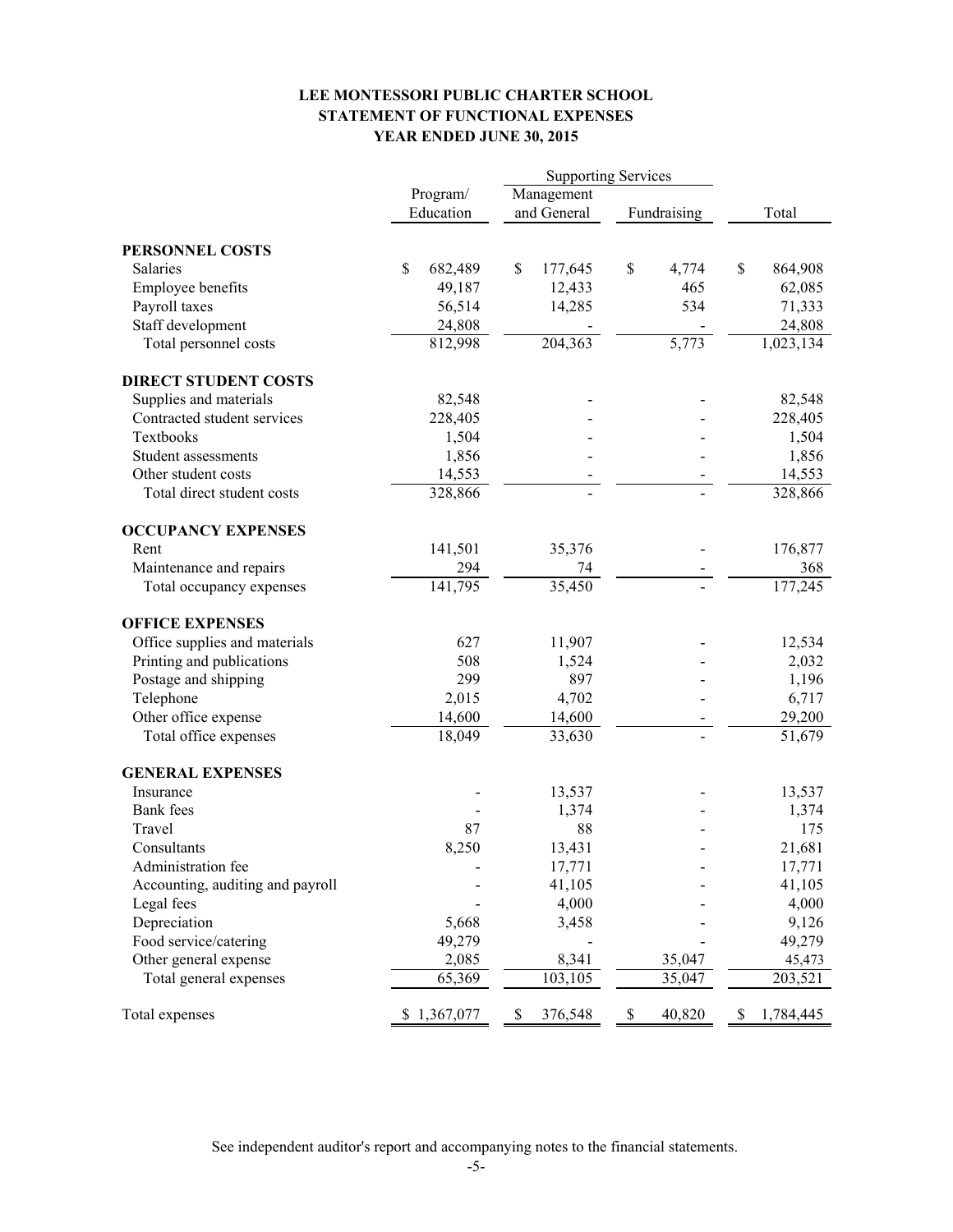# **LEE MONTESSORI PUBLIC CHARTER SCHOOL STATEMENT OF CASH FLOWS YEAR ENDED JUNE 30, 2015**

# **CASH FLOWS FROM OPERATING ACTIVITIES**

| Change in net assets                                  | \$<br>36,389  |
|-------------------------------------------------------|---------------|
| Adjustments to reconcile change in net assets to cash |               |
| provided by operating activities:                     |               |
| Depreciation                                          | 9,126         |
| (Increase) decrease in assets:                        |               |
| Grants receivable                                     | 34,516        |
| Prepaid expenses                                      | (1, 137)      |
| Security deposit                                      | (1,700)       |
| Increase (decrease) in liabilities:                   |               |
| Accounts payable                                      | 58,360        |
| Accrued expenses                                      | 39,367        |
| Net cash provided by operating activities             | 174,921       |
| <b>CASH FLOWS FROM INVESTING ACTIVITIES</b>           |               |
| Purchases of property and equipment                   | (62, 953)     |
| <b>NET INCREASE IN CASH</b>                           | 111,968       |
| <b>CASH</b> , beginning of year                       | 71,430        |
| <b>CASH</b> , end of year                             | \$<br>183,398 |

See independent auditor's report and accompanying notes to the financial statements.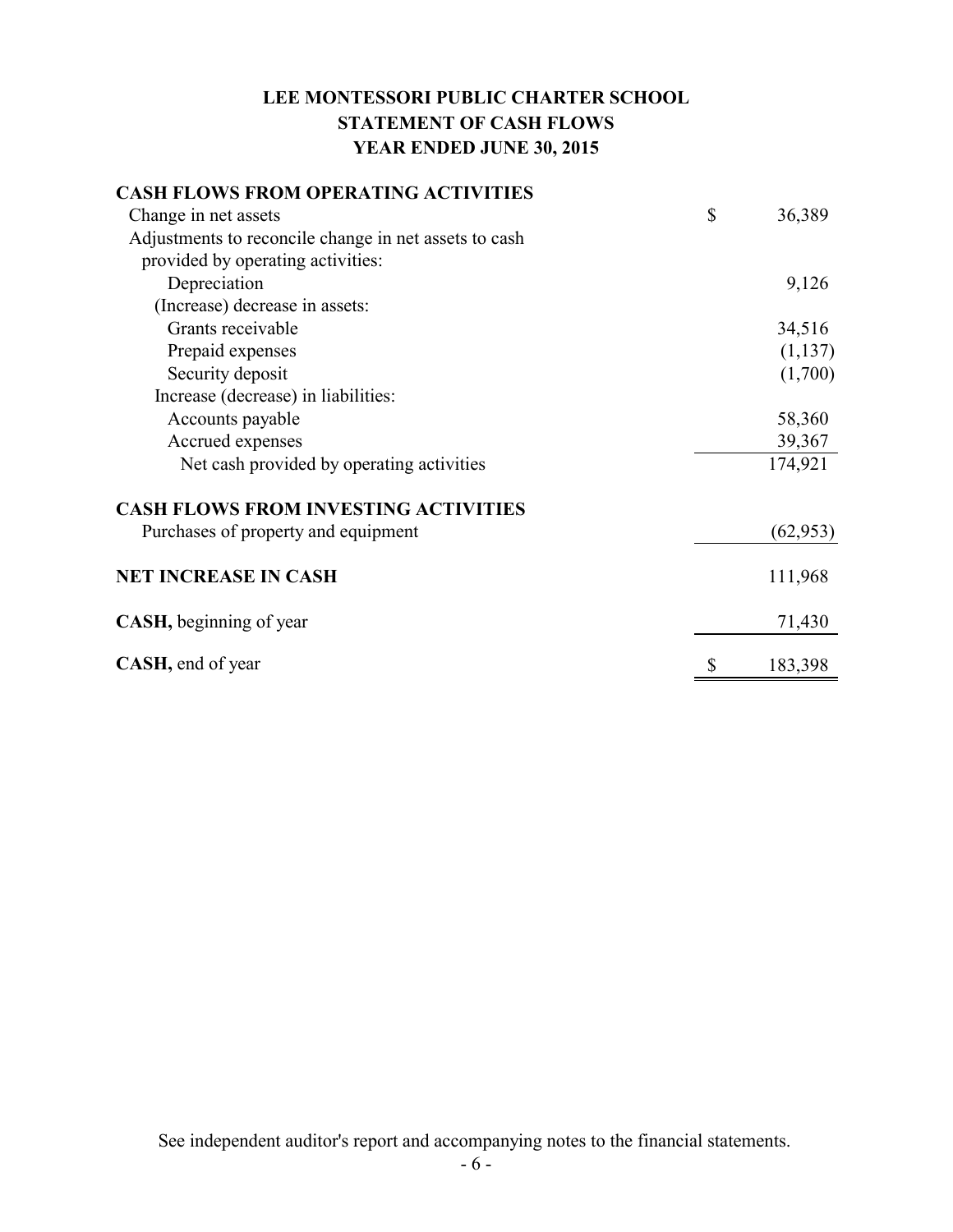## **NOTE A – ORGANIZATION AND PURPOSE**

Lee Montessori Public Charter School (the "School") was organized in January 2013 as a notfor-profit organization dedicated to creating a peaceful, multi-age learning environment for public preschool and elementary aged children. The School's first year of operation was fall 2014 – spring 2015. The School fosters the physical, social, emotional, and academic growth and development of students and produce life-long learners. The School achieves its mission by:

- Inspiring academic success by providing Montessori curriculum in a holistic and developmentally responsive environment
- Nurture student creativity, curiosity and efficacy by promoting self-directed education
- Offer individual paced academic instruction and acidities
- Engage students in purposeful and collaborative community building activities
- Foster students use of inner discipline, concentration and task completion of lifelong critical thinking and discovery; and
- Preserve and cultivate the innate capacity of students so they can reach their full potential as contribution global citizens

# **NOTE B – SUMMARY OF SIGNIFICANT ACCOUNTING POLICIES**

#### Basis of Accounting

The School's financial statements are prepared on the accrual basis of accounting. Therefore, revenue and related assets are recognized when earned and expenses and related liabilities are recognized as the obligations are incurred.

#### Basis of Presentation

Financial statement presentation follows Financial Standards Accounting Board ("FASB") Accounting Standards Codification ("ASC") Topic *Not-for-Profit-Entities*. In accordance with the topic, the School is required to report information regarding its financial position and activities according to three classes of net assets. Accordingly, the net assets of the School and changes therein are classified and reported as follows:

*Unrestricted Net Assets* – Net assets not subject to donor-imposed stipulations.

*Temporarily Restricted Net Assets* – Net assets subject to donor-imposed stipulations that may or will be met by either actions of and/or the passage of time. For the year ended June 30, 2015, temporarily restricted net assets totaled \$81,367 and were for the purpose of initial school development related expenses.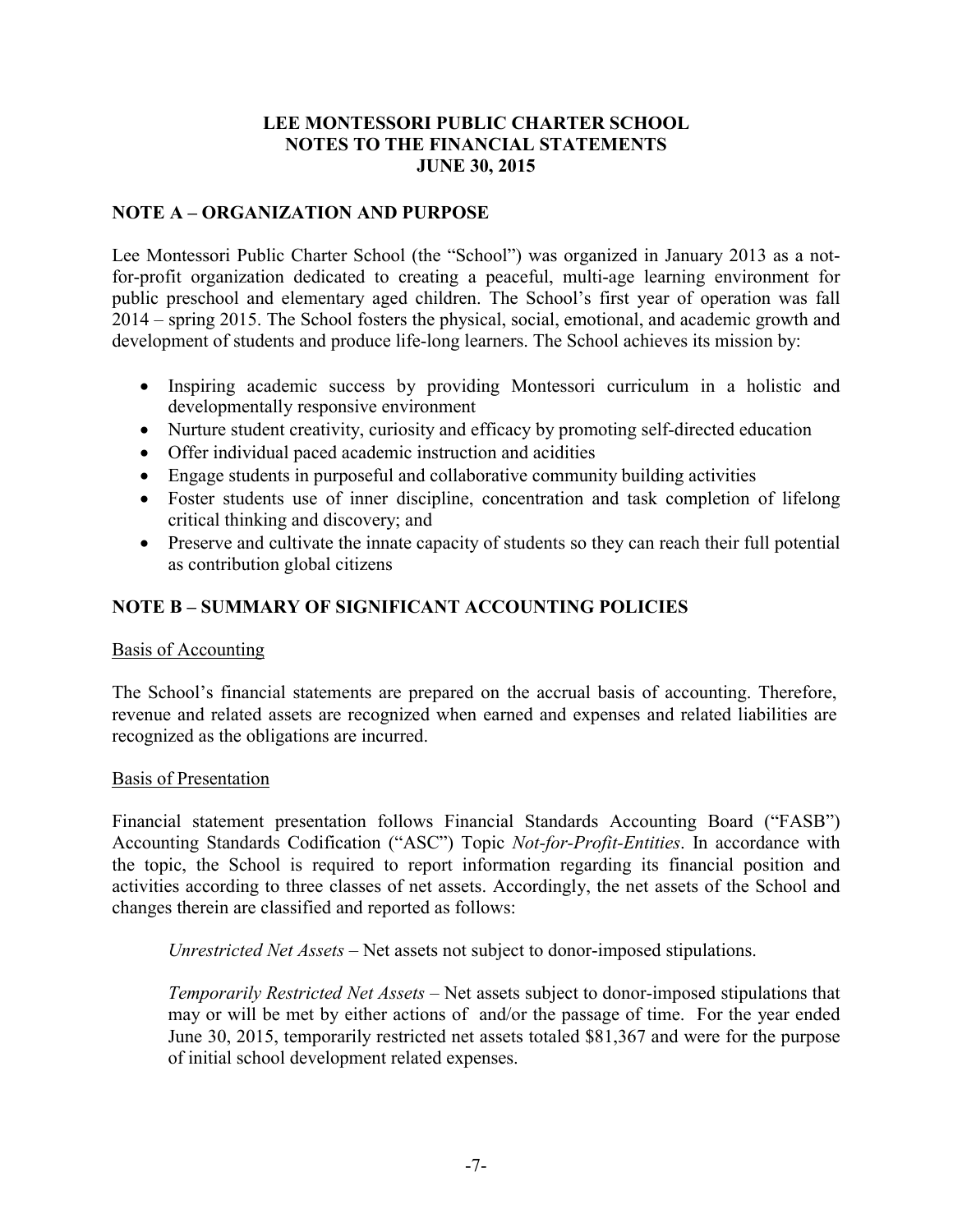## **NOTE B – SUMMARY OF SIGNIFICANT ACCOUNTING POLICIES –** continued

#### Basis of Presentation (continued)

*Permanently Restricted Net Assets* – Net assets subject to donor-imposed stipulations that they be maintained permanently by the School. There were no permanently restricted net assets as of June 30, 2015.

#### Grants Receivable

Grants receivable are recorded when billed and represent claims against third parties that will be settled in cash. Grants receivable are reported net of an allowance for doubtful accounts, if any. The allowance for doubtful accounts, if any, is estimated based on historical collection trends, the age of outstanding receivable and existing economic conditions. If actual experience changes, revisions to the allowance may be necessary. Past due grants receivable are written off when internal collection efforts have been unsuccessful in collecting the amount due. As of June 30, 2015, the majority of the receivables are due from governmental agencies. Due to the nature of funding from the federal government and the District of Columbia, management believes that all receivables will be collected. Therefore, no allowance for doubtful accounts has been recorded.

#### Property and Equipment

All acquisitions of property and equipment in excess of \$1,000 and all expenditures for repairs, maintenance, and betterments that materially prolong the useful lives of assets are capitalized. Property and equipment acquired are recorded at cost or, if donated, at the approximate fair value at the time of donation. Depreciation is computed using the straight-line method over the estimated useful lives of the assets, which range from three to seven years. Maintenance and repairs which do not improve or extend the life of the respective asset are charged to expense when incurred

#### Revenue Recognition

Contributions received are recorded as increases in unrestricted, temporarily restricted or permanently restricted net assets, depending on the existence and/or nature of any donor restrictions. When a restriction expires (that is, when a stipulated time restriction ends or the purpose of the restriction is accomplished), temporarily restricted net assets are reclassified to unrestricted net assets and reported in the statement of activities as net assets released from restrictions. When restrictions are met within the same year as restricted funds are contributed, they are classified as unrestricted contributions.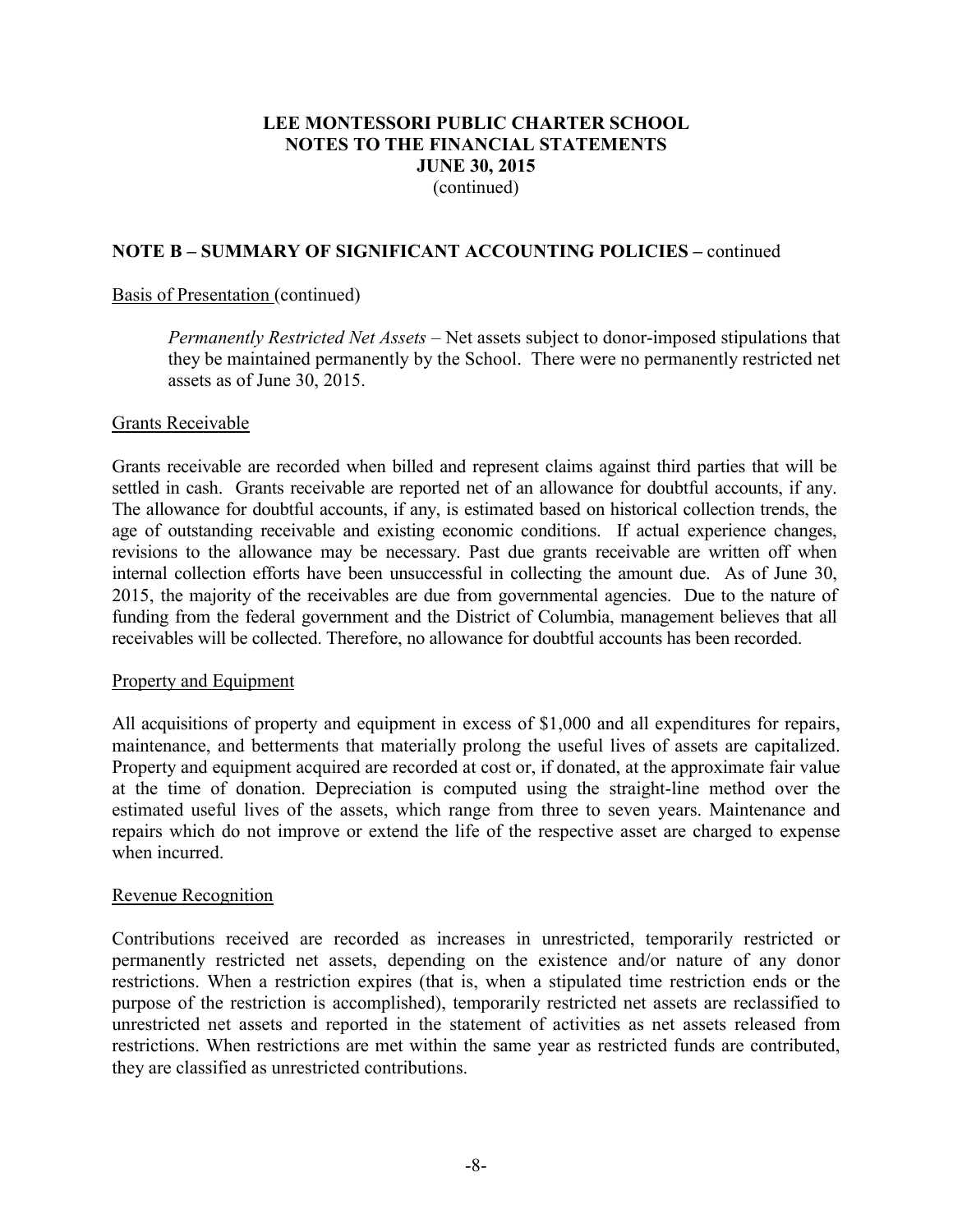#### **NOTE B – SUMMARY OF SIGNIFICANT ACCOUNTING POLICIES –** continued

#### Revenue Recognition (continued)

Government entitlements and grants and are recognized during the period in which the work is performed. Accordingly, grant funds received in the current fiscal year, for work to be performed in the next fiscal year are recorded as deferred revenue.

#### Activity Fee

Activity fees are recognized at the time of the activity. This revenue represents amounts collected from students for, but not restricted to, field trips, meals, camps and other school related activities.

#### In-kind Contributions

The School holds an annual fundraising event for which it receives in-kind contributions of goods that are auctioned. The in-kind contributions are recognized at fair value at the date of the donation.

#### Functional Allocation of Expenses

The costs of providing the School's various programs and supporting services have been summarized on a functional basis in the accompanying statement of activities. Accordingly, certain costs have been allocated among the programs, fundraising and supporting services benefited.

#### Use of Estimates

The preparation of financial statements in conformity with accounting principles generally accepted in the United States of America requires management to make certain estimates and assumptions. These estimates affect the reported amounts of assets and liabilities, the disclosure of contingent assets and liabilities at the date of the financial statements, and the reported amounts of revenue and expenses during the reporting period. Actual results could differ from these estimates.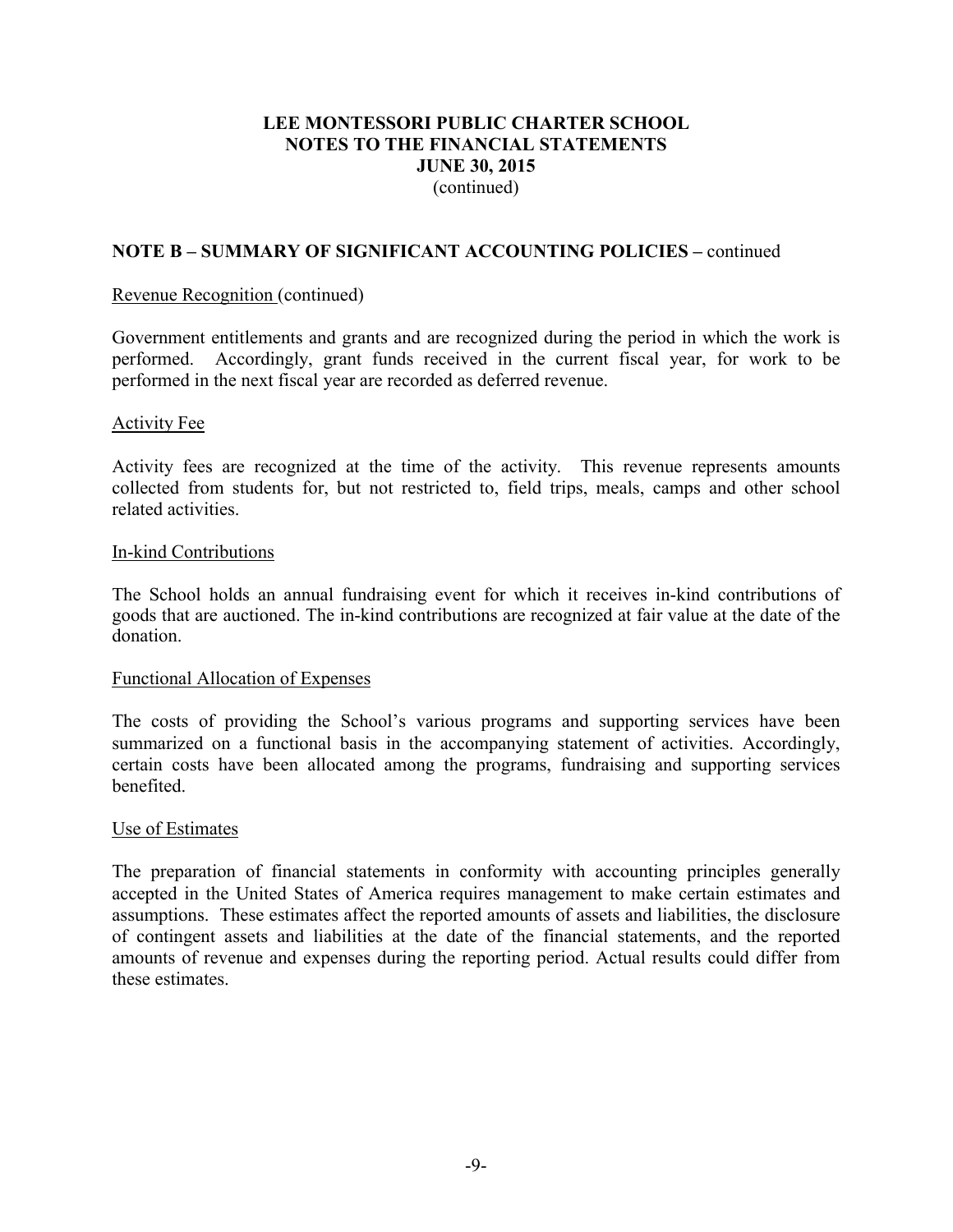# **NOTE C – INCOME TAXES**

The School is exempt from federal income taxes on related income under Section  $501(c)(3)$  of the Internal Revenue Code. In addition, the School is classified as an entity that is not a private foundation under Section 509(a)(1).

The School has adopted the accounting of uncertainty in income taxes as required by the *Income Taxes* topic of the FASB ASC. The topic requires the School to determine whether a tax position is more likely than not to be sustained upon examination by the applicable taxing authority, including resolution of any related appeals or litigation processes, based on the technical merits of the position. The tax benefit to be recognized is measured as the largest amount of benefit that is more than fifty percent likely of being realized upon ultimate settlement which could result in the School recording a tax liability that would reduce its net assets.

The School has analyzed its tax positions, and has concluded that no liability for unrecognized tax benefits should be recorded related to any uncertain tax positions taken on returns filed for open tax years (2012-2013), or expected to be taken in its 2014 tax return. The School is not aware of any tax positions for which it believes that there is a reasonable possibility that the total amounts of unrecognized tax benefits will change materially in the next twelve months.

#### **NOTE D – LINE OF CREDIT**

The School obtained a line of credit from the Charter School Incubator Initiative for an amount of \$50,000. The line of credit is interest free and no interest is due unless there is a default on the line of credit. The unpaid balance was initially due in full no later than December 31, 2014. However, this due date was extended through August 31, 2015. The line of credit is secured by the Title V-b grant funding that the School receives from the District of Columbia. As of June 30, 2015, the amount outstanding balance on the line of credit totaled \$49,000**,** which was paid in full on July 1, 2015.

#### **NOTE E – OPERATING LEASE**

On May 21, 2014, the School entered into a lease agreement with Shaed School, LLC whose managing member is the Charter School Incubator Initiative. The term of the lease is August 1, 2014 through July 30, 2016.The lease agreement is considered full service, as it covers rent, utilities, building maintenance repairs, cleaning and other miscellaneous services.

In accordance with the terms of the lease agreement, the School is required to pay a usage fee, which is determined based on the number of student enrollment. The total annual usage fee is based on the number of students enrolled as of each census date (every October) multiplied by the per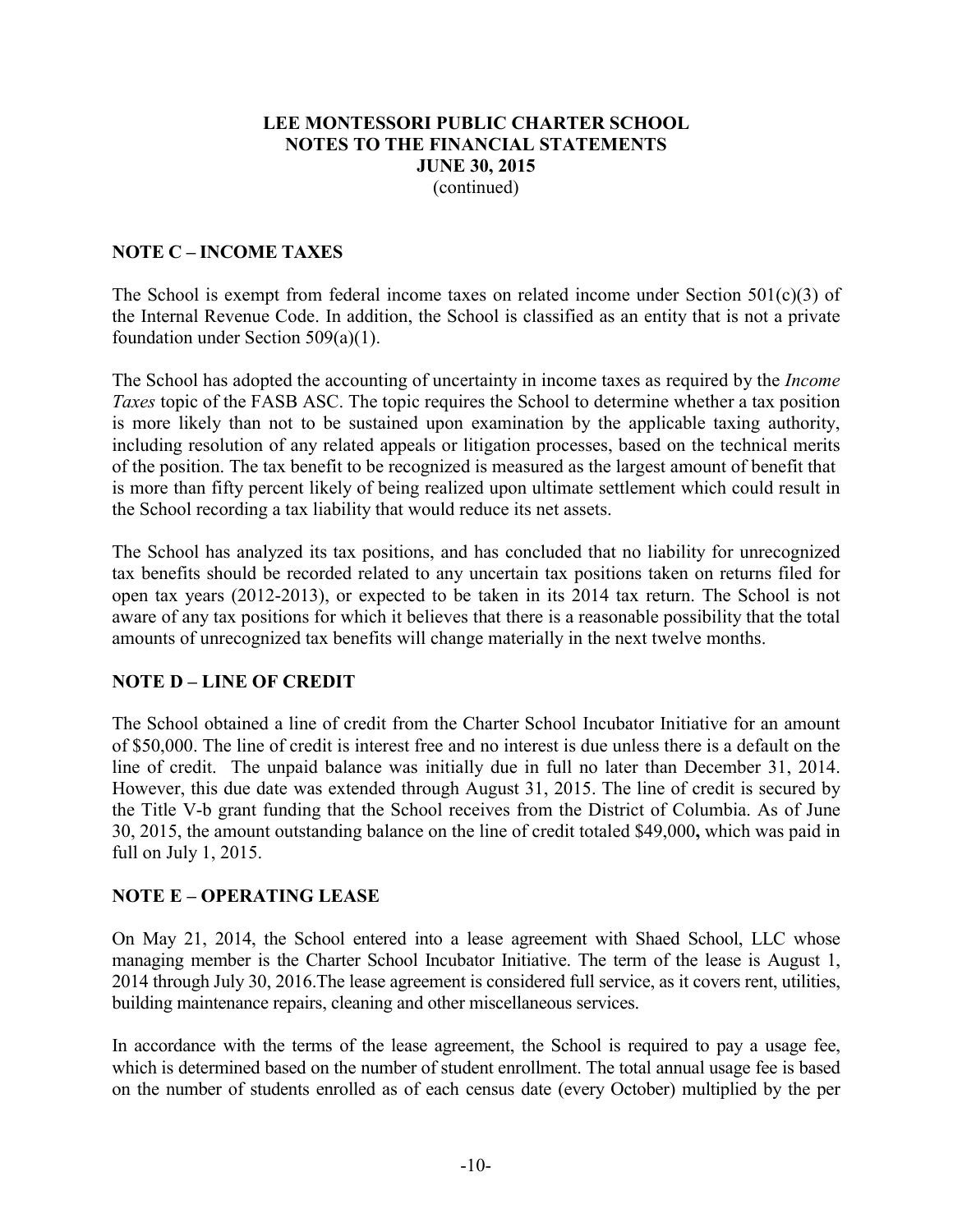#### **NOTE E – OPERATING LEASE -** continued

pupil facilities allowance received by the School from the District of Columbia, less amounts withheld under the terms of the lease. Accordingly, the School cannot reasonably estimate its future minimum lease liability under the terms of the lease; however, usage fees cannot exceed the facilities allowance received from the District of Columbia, a guaranteed funding source.

Rent expense for the year ended June 30, 2015, totaled \$176,877.

#### **NOTE F – RETIREMENT PLAN**

The School sponsors a 401(k) deferred compensation retirement plan (the "Plan") for all employees who are at least 18 years of age. Eligible employees can become participants on the first day of the month immediately following the completion of eligibility requirements. Employees may make elective deferred contributions from their eligible earnings, up to the amount allowed by the Internal Revenue Service. It is optional for the School to match the first three percent of a participant's compensation. There was no match for the year ended June 30, 2015.

# **NOTE G – CONCENTRATION OF RISK**

The School is supported primarily by local and federal appropriations and local grants. For the year ended June 30, 2015, 94% of the total revenue was provided by government agencies. Reduction of this source of support would have a significant impact on the School's programs and activities. The geographical area of clients served is Ward 5 of the District of Columbia.

#### **NOTE H – AVERAGE COST PER STUDENT**

For the year ended June 30, 2015, the average cost per student totaled \$22,588. This amount was calculated by dividing total noncapital expenditures, by the School's full-time student enrollment.

# **NOTE I – COMMITMENTS AND CONTINGENT LIABILITIES**

The School receives revenue from government grants and contracts that are subject to inspection and audit by the appropriate funding agency. The purpose is to determine whether program funds were used in accordance with their respective guidelines and regulations. The potential exists for disallowance of previously funded program costs. The School is of the opinion that disallowance, if any, arising from such audits will not have a material effect on the financial statements. The School has no provisions for the possible disallowance of program costs on its financial statements.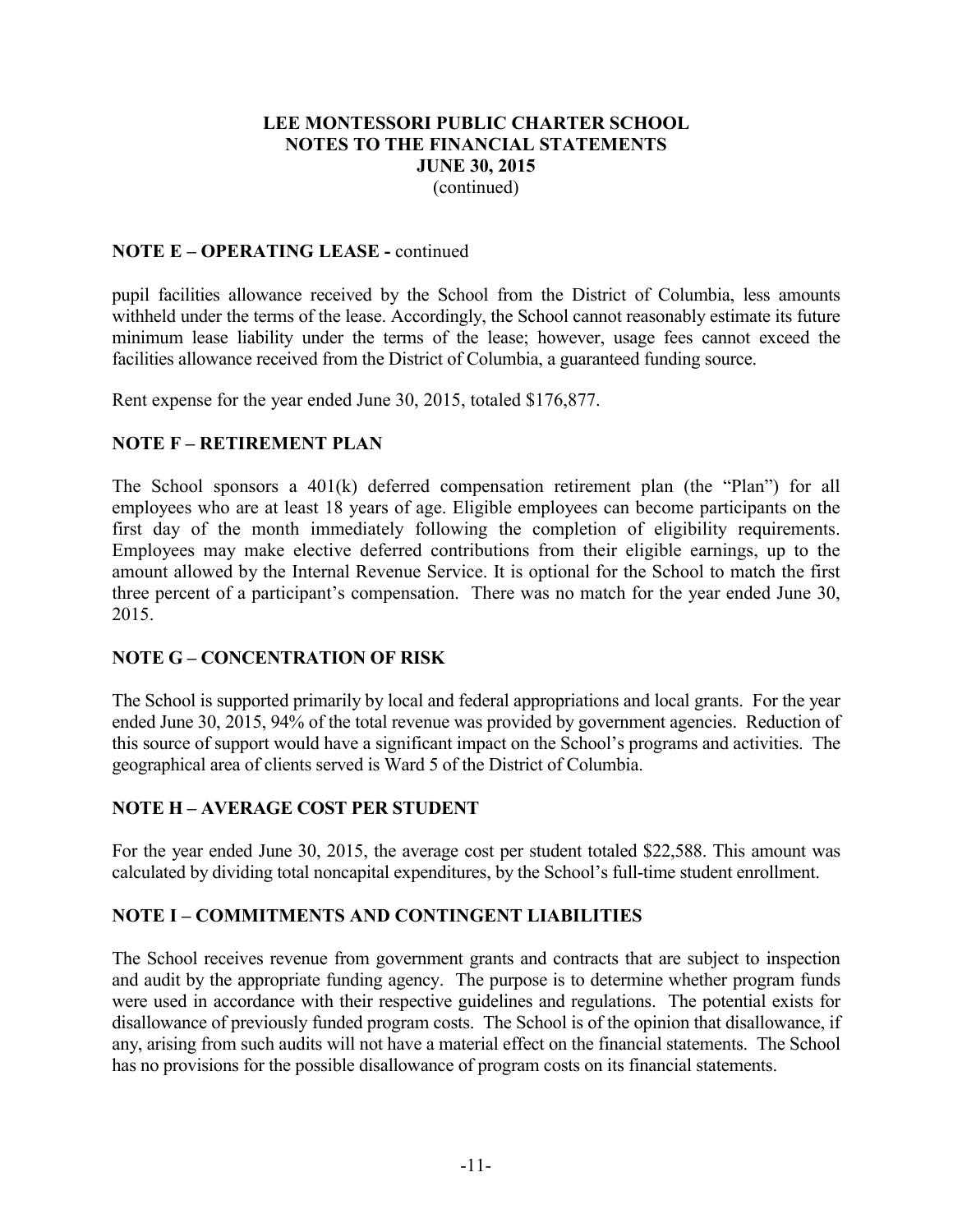# **NOTE J – SUBSEQUENT EVENTS**

As required by the *Subsequent Events* topic of the FASB ASC, the School has evaluated the impact on its financial statements and disclosure of certain transactions occurring subsequent to its year end through the date of the auditor's report, which is the date the School's financial statements were available to be issued. Management has determined that there are no subsequent events, other than that noted in Note D that requires disclosure pursuant to the subsequent event topic.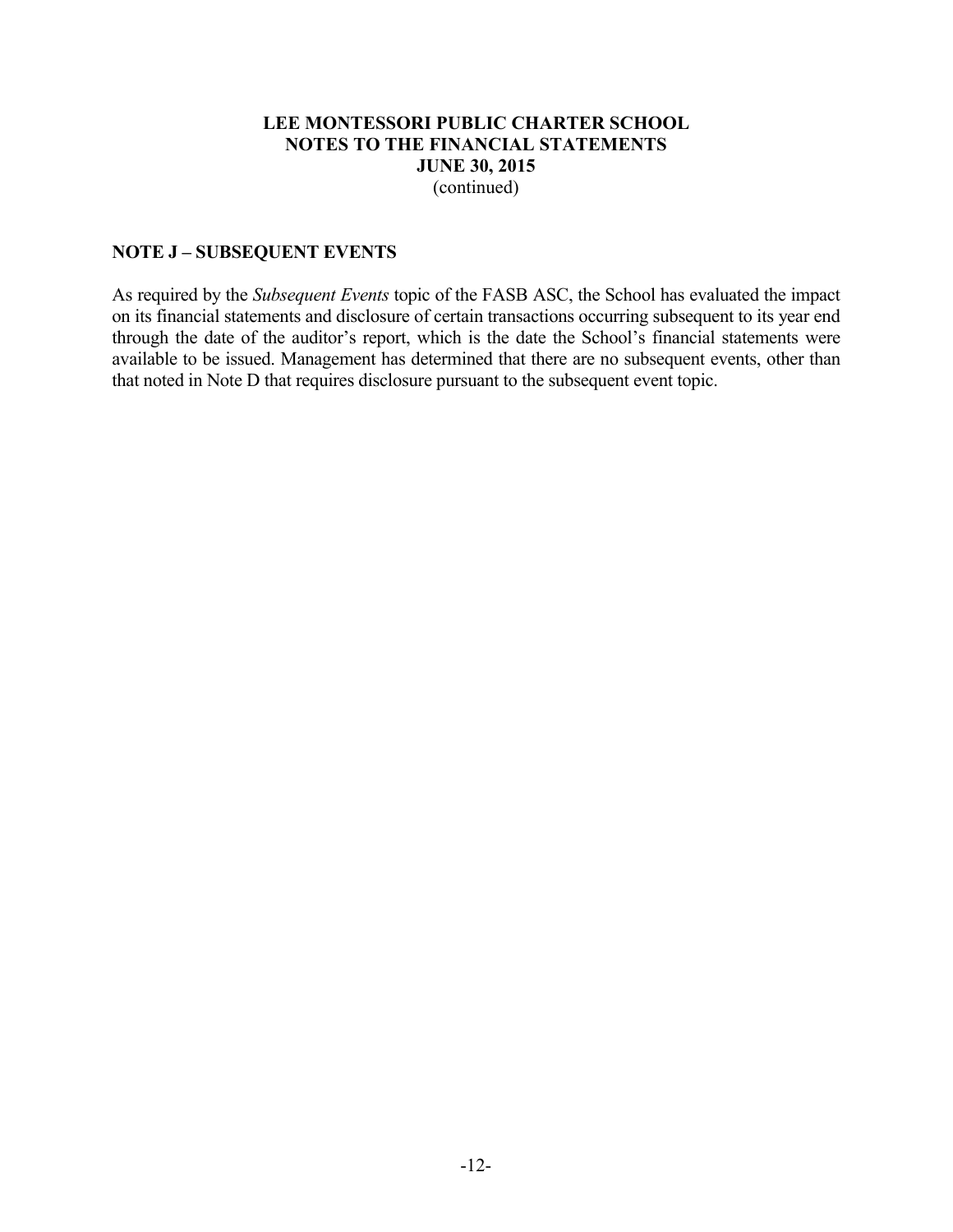

10500 Little Patuxent Parkway Suite 770 Columbia, Maryland 21044 (410) 884-0220 (301) 596-5451 Fax: (301) 596-5471

**Independent Auditor's Report on Internal Control over Financial Reporting and on Compliance and Other Matters Based on an Audit of Financial Statements Performed In Accordance With** *Government Auditing Standards*

To the Board of Directors Lee Montessori Public Charter School Washington, DC

We have audited, in accordance with the auditing standards generally accepted in the United States of America and the Standards applicable to financial audits contained in *Government Auditing Standards*, issued by the Comptroller General of the United States, the financial statements of Lee Montessori Public Charter School (the "School"), which comprise the statement of financial position as of June 30, 2015, and the related statements of activities, functional expenses, and cash flows for the year then ended, and the related notes to the financial statements, and have issued our report thereon dated September 30, 2015.

## **Internal Control over Financial Reporting**

In planning and performing our audit of the financial statements, we considered the School's internal control over financial reporting (internal control) to determine the audit procedures that are appropriate in the circumstances for the purpose of expressing our opinion on the financial statements, but not for the purpose for expressing an opinion on the effectiveness of the School's internal control. Accordingly, we do not express an opinion on the effectiveness of the School's internal control.

A *deficiency in internal control* exists when the design or operation of a control does not allow management or employees, in the normal course of performing their assigned functions, to prevent, or detect and correct, misstatements on a timely basis. A *material weakness* is a deficiency, or a combination of deficiencies, in internal control such that there is a reasonable possibility that a material misstatement of the entity's financial statements will not be prevented, or detected and corrected on a timely basis. *A significant deficiency* is a deficiency, or a combination of deficiencies, in internal control that is less severe than a material weakness, yet important enough to merit attention by those charged with governance.

Our consideration of internal control over financial reporting was for the limited purpose described in the first paragraph of this section and was not designed to identify all deficiencies in internal control over financial reporting that might be material weaknesses or significant deficiencies. Given these limitations, during our audit we did not identify any deficiencies in internal control that we consider to be material weaknesses. However, material weaknesses may exist that have not been identified.